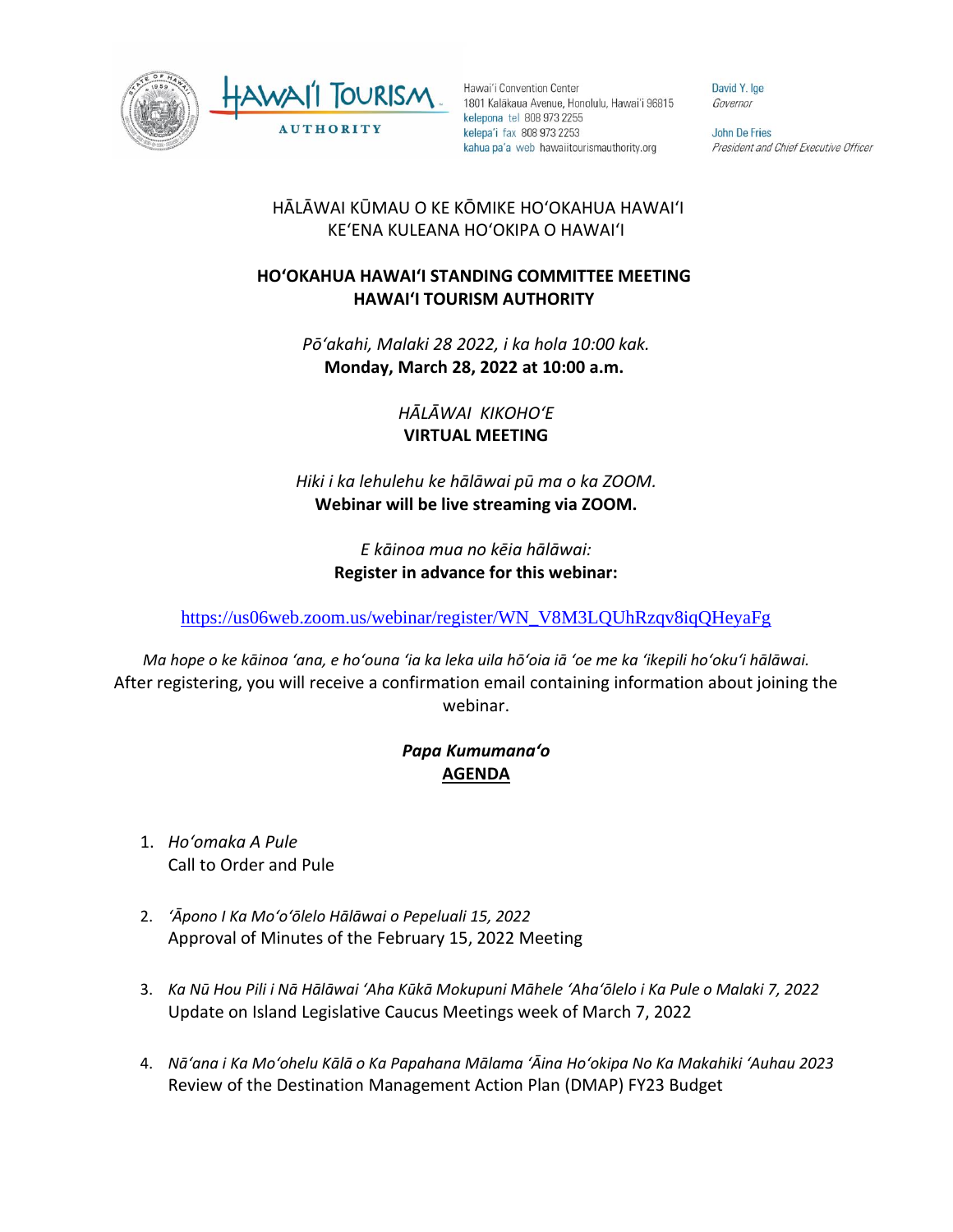

Hawai'i Convention Center 1801 Kalākaua Avenue, Honolulu, Hawai'i 96815 kelepona tel 808 973 2255 kelepa'i fax 808 973 2253 kahua pa'a web hawaiitourismauthority.org

David Y. Ige Governor

**John De Fries** President and Chief Executive Officer

- 5. *Ka Hōʻike, Ke Kūkākūkā, a me Ka Hana Pili i Ko Ka ʻAhahui Hoʻokipa ʻŌiwi Hawaiʻi Mau Hana No Kēia Wā a me Ka Wā E Hiki Mai Ana* Presentation, Discussion and/or Action from the Native Hawaiian Hospitality Association on their Current and Proposed Future Activities
- 6. *Ka Hōʻike, Ke Kūkākūkā, a me Ka Hana Pili i Ka Hoʻokumu Hou ʻAna i Ka Polokalamu Hoʻōla Moʻomeheu Hawaiʻi i Ka Makahiki 2022* Presentation, Discussion and/or Action on Reinstating the Resort Area Hawaiian Culture Initiative Program in 2022
- 7. *Hoʻokuʻu* Adjournment

*\*\*\* ʻAha Hoʻokō: Ua hiki i ka Papa Alakaʻi ke mālama i kekahi hālāwai kūhelu i kū i ka Hawaiʻi Revised Statutes (HRS) § 92-4. E mālama ʻia kēia hālāwai kūhelu nei ma lalo o ka § 92-5 (a)(4), § 92-5 (a)(8) and §201B-4(a)(2) no ka pono o ko ka Papa Alakaʻi kūkā a hoʻoholo ʻana i nā nīnūnē a nīnau i pili i ko ka Papa Alakaʻi kuleana me ko ka Papa Alakaʻi loio. He hālāwai kūhelu kēia i ʻole paulele ʻia ka ʻikepili a i mea hoʻi e mālama kūpono ai ko Hawaiʻi ʻano, he wahi i kipa mau ʻia e nā malihini.*

**\*\*\* Executive Session:** The Board may conduct an executive session closed to the public pursuant to Hawai'i Revised Statutes (HRS) § 92-4. The executive session will be conducted pursuant to HRS § 92-5 (a) (2), § 92-5 (a)(4), § 92-5 (a)(8) and §201B-4(a)(2) for the purpose of consulting with the board's attorney on questions and issues pertaining to the board's powers, duties, privileges, immunities, and liabilities; to consider hiring and evaluation of officers or employees, where consideration of matters affecting privacy will be involved; and to discuss information that must be kept confidential to protect Hawai'i's competitive advantage as a visitor destination.

*Kono ʻia ka lehulehu e nānā mai i ka hālāwai a hoʻouna mai i ka ʻōlelo hōʻike kākau ʻia no kēlā me kēia kumuhana i helu ʻia ma ka papa kumumanaʻo. Hiki ke hoʻouna mai i nā ʻōlelo hōʻike kākau ʻia ma mua o ka hālāwai iā [carole@gohta.net](mailto:carole@gohta.net) a i ʻole hoʻouna i ka leka i Keʻena Kuleana Hoʻokipa O Hawaiʻi, 1801 Kalakaua Avenue, Honolulu, HI 96815 - Attn: Carole Hagihara-Loo. Inā pono ke kōkua ma muli o kekahi kīnānā, e hoʻomaopopo aku iā Carole Hagihara-Loo (808-973-2289 a i ʻole [carole@gohta.net](mailto:carole@gohta.net)), he ʻekolu lā ma mua o ka hālāwai ka lohi loa.*